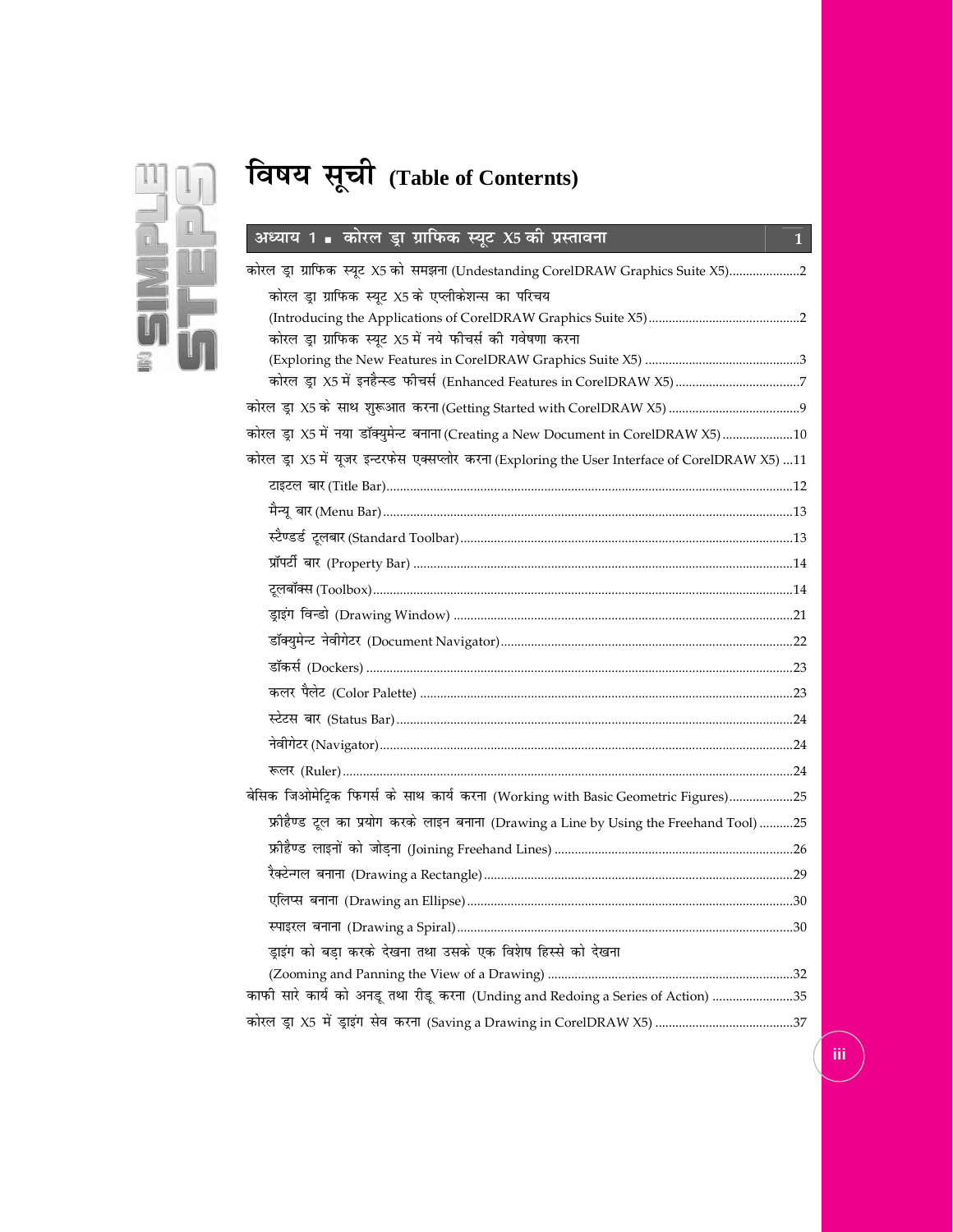# कोरल ड्रा $X$ 5 इन सिम्पल स्टेप्स

| फुल स्क्रीन प्रिव्यू मोड में किसी ड्राइंग को प्रिव्यु करना                        |  |
|-----------------------------------------------------------------------------------|--|
|                                                                                   |  |
|                                                                                   |  |
| एक ड्राइंग को विभिन्न व्यू में देखना (Priviewing a Drawing in different Views) 42 |  |
|                                                                                   |  |
| ड़ाइंग पेज के साइज एवं ओरिएन्टेशन में परिवर्तन करना                               |  |
|                                                                                   |  |
| ड़ाइंग पेज का बैकग्राउन्ड सेट करना (Setting the Background of a Drawing Page) 46  |  |
| डॉक्युमेन्ट में ड्राइंग पेज को जोड़ना, नाम बदलना, तथा हटाना                       |  |
| (Adding, Renaming, and Deleting Drawing Pages from a Document) 48                 |  |
|                                                                                   |  |
| डॉक्युमेन्ट बन्द करना तथा कोरल ड्रा X5 एप्लीकेशन से बाहर जाना                     |  |
|                                                                                   |  |
|                                                                                   |  |

 $\overline{55}$ 

# अध्याय 2 ■ लाइन, आउटलाइन तथा शेप्स के साथ कार्य करना

| लम्बाई चौड़ाई सेट करके कर्व बनाना (Drawing a Curve by Setting Width and Height) 56 |  |
|------------------------------------------------------------------------------------|--|
| फ्रीहैन्ड तथा बीजियर टूल के लिए ऑप्शन्स सेट करना                                   |  |
|                                                                                    |  |
| ग्राफिक डिजाइनिंग की बेसिक आर्ट को समझना                                           |  |
|                                                                                    |  |
|                                                                                    |  |
|                                                                                    |  |
|                                                                                    |  |
|                                                                                    |  |
|                                                                                    |  |
|                                                                                    |  |
|                                                                                    |  |
|                                                                                    |  |
|                                                                                    |  |
|                                                                                    |  |
|                                                                                    |  |

 $\overline{\mathsf{i}\mathsf{v}}$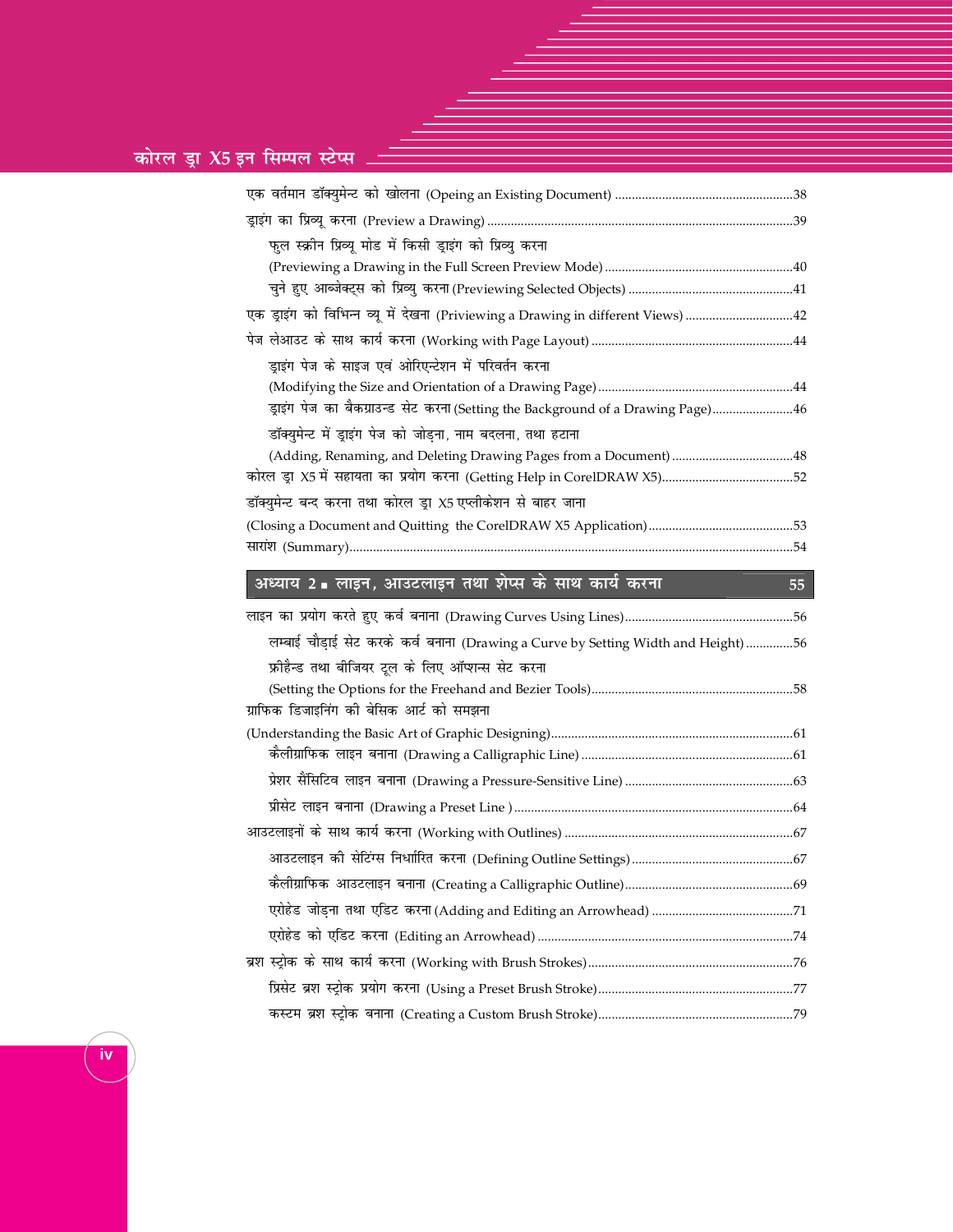# विषय सूची (Table of Contnts)

| किसी भी स्क्वायर अथवा रैक्टेंगल के किनारों को गोल करना                        |     |
|-------------------------------------------------------------------------------|-----|
|                                                                               |     |
|                                                                               |     |
|                                                                               |     |
| ग्रिडलाइन्स के बीच दूरियाँ सेट करना (Setting the Distance Between Grid Lines) |     |
|                                                                               |     |
| गाइडलाइन्स के साथ ऑब्जेक्ट स्नैप करना (Snapping an Object with Guidelines)    |     |
| किसी ऑब्जेक्ट पर कन्वर्ट टू कर्व्स कमान्ड प्रयोग करना                         |     |
|                                                                               |     |
|                                                                               |     |
|                                                                               |     |
|                                                                               |     |
|                                                                               |     |
| लाइन ऑब्जेक्ट्स के साथ आधुनिक कार्य करना                                      |     |
|                                                                               |     |
| फिलेट टूल के प्रयोग से किसी ऑब्जेक्ट का किनारा गोल करना                       |     |
|                                                                               |     |
| किसी ऑब्जेक्ट के किनारों पर स्कैलोप टूल का प्रयोग करना                        |     |
|                                                                               |     |
| ऑब्जेक्ट के किनारों पर शैम्फर टूल प्रयोग करना                                 |     |
|                                                                               |     |
|                                                                               |     |
|                                                                               |     |
| इनवेलप के हिस्से तथा नोड्स एडिट करना                                          |     |
|                                                                               |     |
|                                                                               |     |
|                                                                               |     |
|                                                                               |     |
| अध्याय 3 . ऑब्जेक्ट्स के <u>साथ कार्य करना</u>                                | 111 |
|                                                                               |     |

| ऑब्जेक्ट को सेलेक्ट एवं डिसेलेक्ट करना (Selecting and Deselecting Objects) 112    |  |
|-----------------------------------------------------------------------------------|--|
| ऑब्जेक्ट्स को कॉपी, कट तथा पेस्ट करना (Copying, Cutting, and Pasting Objects) 114 |  |
|                                                                                   |  |
|                                                                                   |  |
| डिफाल्ट कलर पैलेट का प्रयोग करते हुए किसी ऑब्जेक्ट के लिए कलर सेलेक्ट करना        |  |
|                                                                                   |  |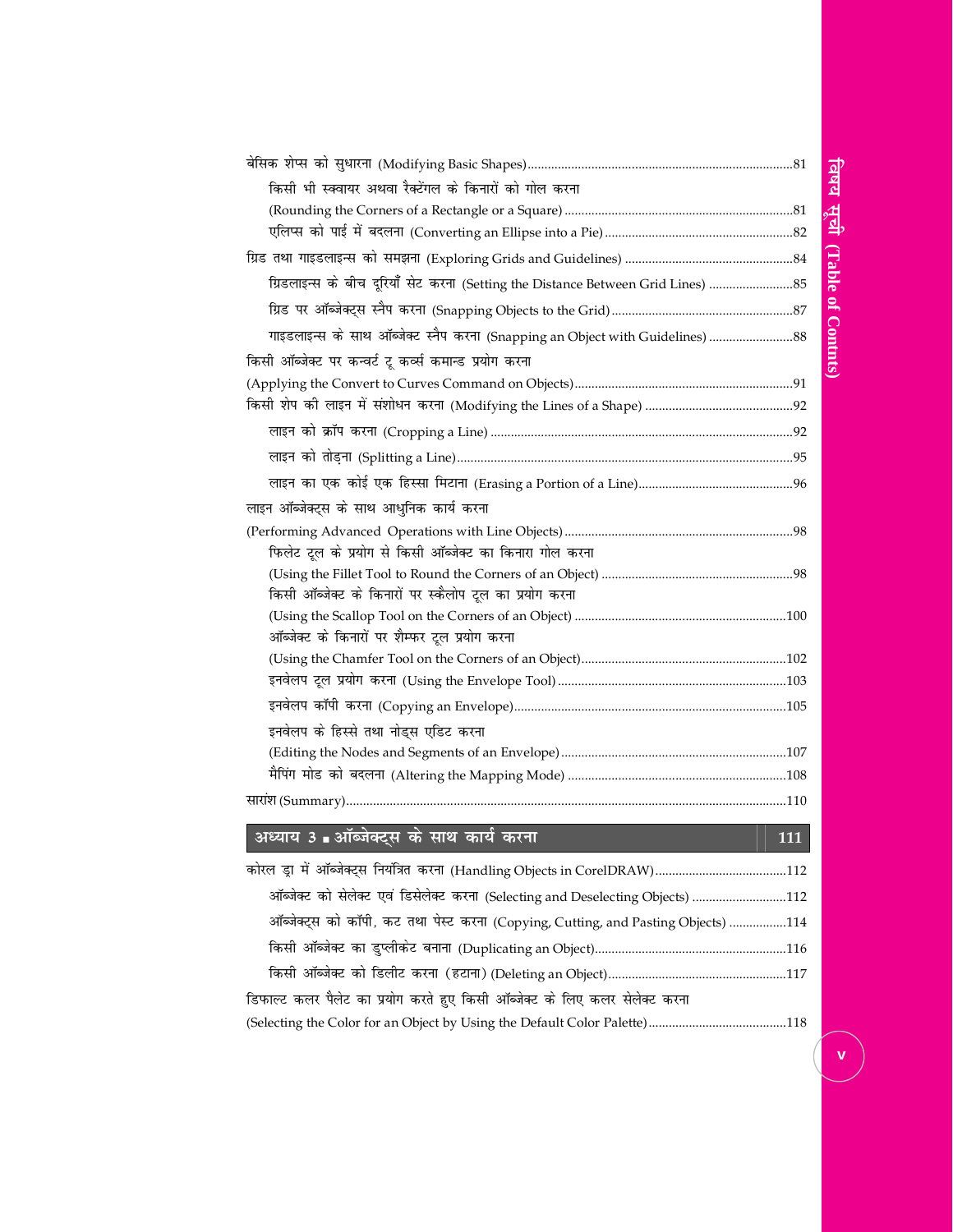# <u>कोरल ड्रा X5 इन सिम्पल स्टेप्स</u>

| किसी ऑब्जेक्ट के चारों तरफ आउटलाइन बनाना (Creating an Outline Around an Object) 120 |  |
|-------------------------------------------------------------------------------------|--|
|                                                                                     |  |
| फिल प्रॉपर्टी एक ऑब्जेक्ट से दूसरे ऑब्जेक्ट में कॉपी करना                           |  |
|                                                                                     |  |
| एक ऑब्जेक्ट का साइज दूसरे ऑब्जेक्ट में कॉपी करना                                    |  |
|                                                                                     |  |
| एक ऑब्जेक्ट से दूसरे ऑब्जेक्ट पर इफेक्ट कॉपी करना                                   |  |
|                                                                                     |  |
|                                                                                     |  |
|                                                                                     |  |
| बनाते समय किसी ऑब्जेक्ट को खिसकाना (Moving an Object While Drawing) 133             |  |
| किसी ऑब्जेक्ट को नड्ज करना (धीरे-धीरे खिसकाना) (Nudging an Object) 134              |  |
| $X$ एवं Y कार्डिनेट्स के साथ किसी ऑब्जेक्ट को पोजीशन करना                           |  |
|                                                                                     |  |
| ऑब्जेक्ट को एलाइन तथा डिस्ट्रीब्यूट करना (Aligning and Distributing Objects)138     |  |
| किसी ऑब्जेक्ट को दूसरे ऑब्जेक्ट्स के साथ एलाइन करना                                 |  |
|                                                                                     |  |
| ऑब्जेक्ट को ड्राइंग पेज के सेन्टर के साथ एलाइन करना                                 |  |
|                                                                                     |  |
|                                                                                     |  |
|                                                                                     |  |
|                                                                                     |  |
|                                                                                     |  |
|                                                                                     |  |
|                                                                                     |  |
| किसी ऑब्जेक्ट को रूलर कॉर्डिनेट के चारों तरफ घुमाना                                 |  |
|                                                                                     |  |
|                                                                                     |  |
|                                                                                     |  |
|                                                                                     |  |
| दो अथवा अधिक ऑब्जेक्ट्स को कॉम्बाइन करना (Combining Two or More Objects) 153        |  |
| कॉम्बाइन्ड ऑब्जेक्ट्स को ब्रेक अपार्ट करना (Breaking Apart Combined Objects) 154    |  |
|                                                                                     |  |
|                                                                                     |  |
|                                                                                     |  |

**vi**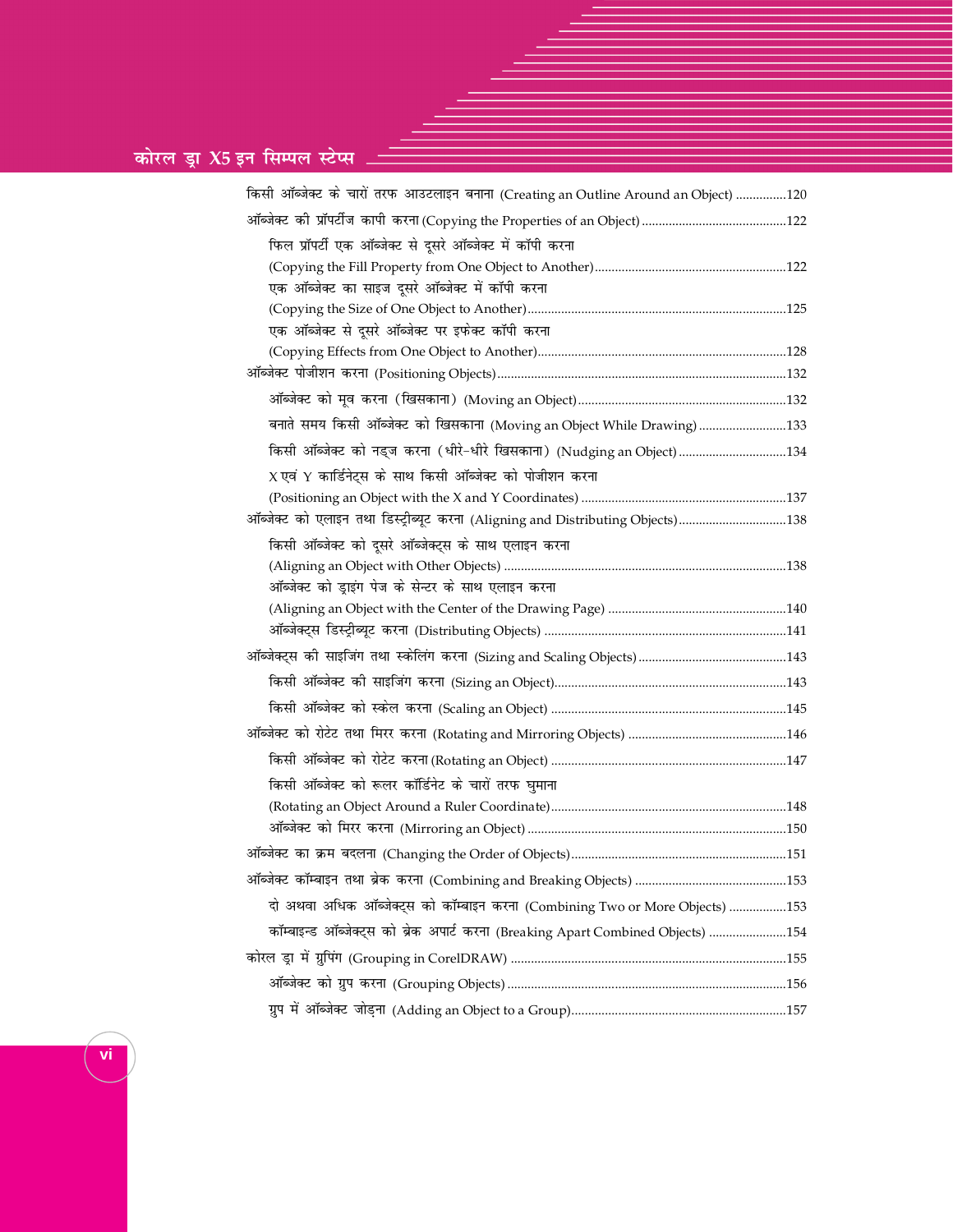| ग्रुप में किसी एक ऑब्जेक्ट को एडिट करना (Editing a Single Object in a Group) 161 |  |
|----------------------------------------------------------------------------------|--|
|                                                                                  |  |
| स्पेशल ग्राफिकल स्पेशल इफेक्ट्स बनाना (Creating Graphical Special Effects) 163   |  |
|                                                                                  |  |
|                                                                                  |  |
|                                                                                  |  |
|                                                                                  |  |
|                                                                                  |  |
|                                                                                  |  |
|                                                                                  |  |
|                                                                                  |  |
|                                                                                  |  |

### अध्याय 4 **=** रंगो के साथ कार्य करना तथा ऑब्जेक्ट्स फिल करना || 175

| डिफाल्ट कलर पैलेट का प्रयोग करते हुए कलर सेलेक्ट करना                         |  |
|-------------------------------------------------------------------------------|--|
|                                                                               |  |
| डिफाल्ट डॉक्युमेन्ट पैलेट को प्रदर्शित तथा व्यवस्थित करना                     |  |
|                                                                               |  |
|                                                                               |  |
| मैनुअली कलर सेलेक्ट करके कस्टम कलर पैलेट बनाना                                |  |
|                                                                               |  |
| किसी ऑब्जेक्ट से कलर पैलेट बनाना (Creating a Color Palette from an Object)181 |  |
|                                                                               |  |
|                                                                               |  |
|                                                                               |  |
|                                                                               |  |
|                                                                               |  |
|                                                                               |  |
|                                                                               |  |
|                                                                               |  |
|                                                                               |  |
|                                                                               |  |
|                                                                               |  |
|                                                                               |  |
|                                                                               |  |
|                                                                               |  |

vii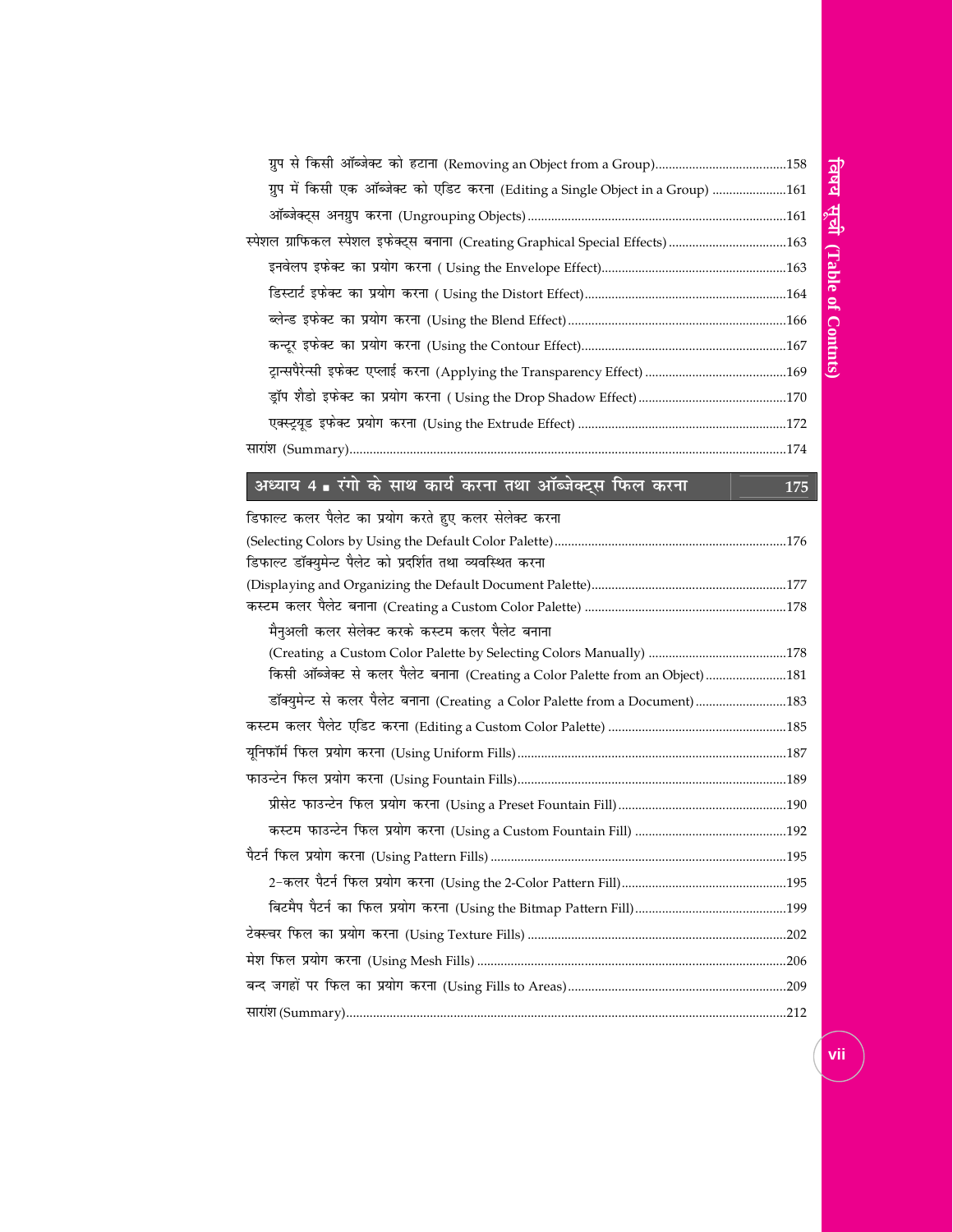| अध्याय 5 ∎ टबल्स का पारचय                                                                    | 213 |  |
|----------------------------------------------------------------------------------------------|-----|--|
|                                                                                              |     |  |
| रो तथा कॉलम की संख्या निर्धारित करना                                                         |     |  |
|                                                                                              |     |  |
|                                                                                              |     |  |
|                                                                                              |     |  |
|                                                                                              |     |  |
| टेबल में रो तथा कॉलम बढ़ाना या घटाना (Inserting and Deleting Table Rows and Columns)222      |     |  |
|                                                                                              |     |  |
|                                                                                              |     |  |
|                                                                                              |     |  |
| टेबल की बॉर्डर व आउटलाइन बदलना (Changing Border or Outline of a Table)229                    |     |  |
|                                                                                              |     |  |
|                                                                                              |     |  |
|                                                                                              |     |  |
| टेबल सेल में टेक्स्ट के लिए मार्जिन सेट करना (Setting Margins for Text in a Table Cells) 237 |     |  |
|                                                                                              | 240 |  |
|                                                                                              |     |  |

# अध्याय 6 ∎ टेक्स्ट के साथ कार्य करना

## 241

| .247 |
|------|
|      |
|      |
| .254 |
|      |
|      |
| .260 |
|      |
|      |

viii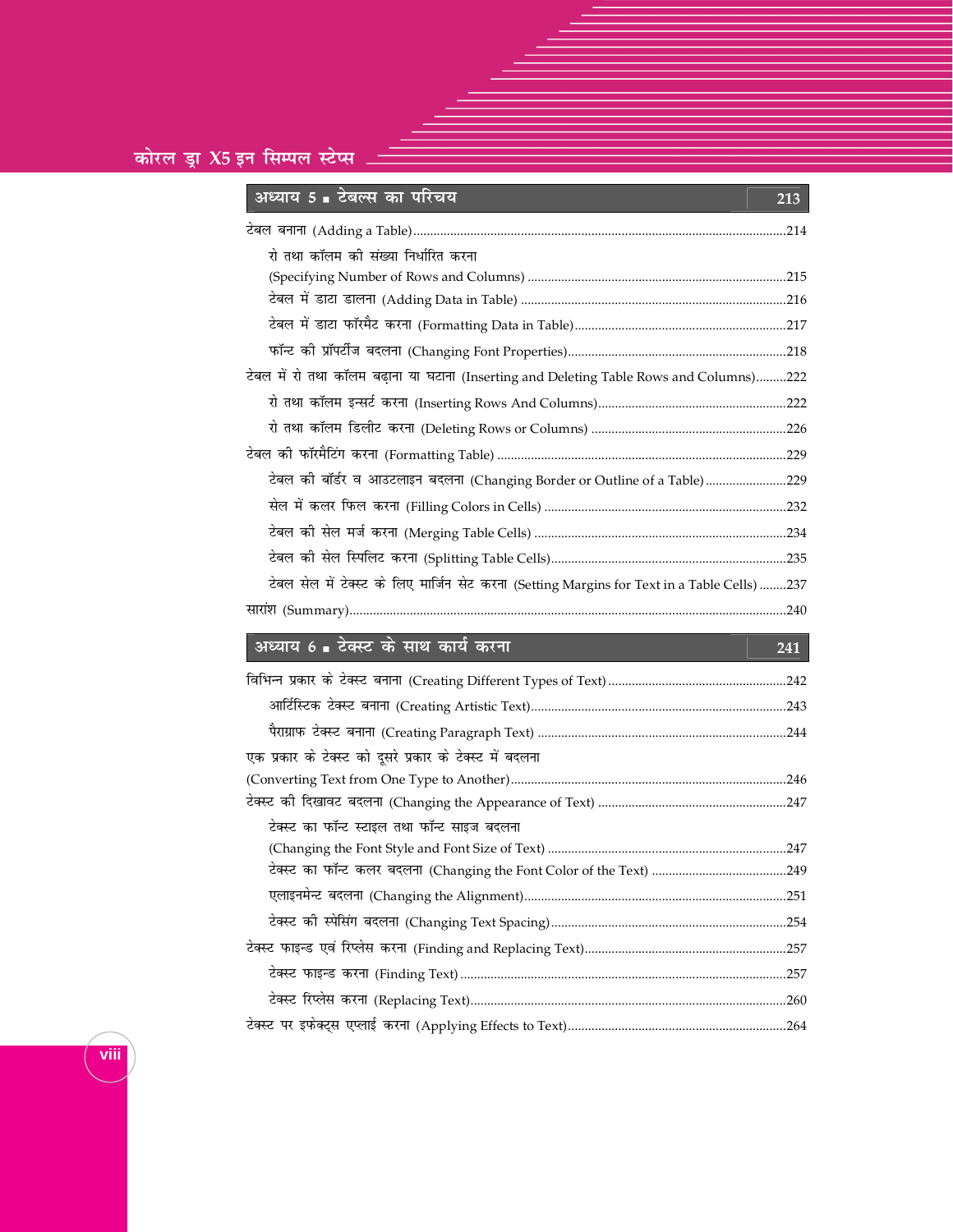| ऑब्जेक्ट के आसपास पैराग्राफ टेक्स्ट रैप करना (Wrapping Paragraph Text around Objects)275 |  |
|------------------------------------------------------------------------------------------|--|
| किसी ऑब्जेक्ट के पाथ पर टेक्स्ट फिट करना (Fitting Text to an Object's Path) 277          |  |
| फ्रेम अथवा टेक्स्ट ऑब्जेक्ट के बीच टेक्स्ट मूव करना                                      |  |
|                                                                                          |  |
| टू कर्व कमान्ड का प्रयोग करते हुए टेक्स्ट को ऑब्जेक्ट में बदलना                          |  |
| (Converting Text into an Object Using the Convert To Curve Command) 283                  |  |
|                                                                                          |  |
|                                                                                          |  |

291

307

### \_<br>अध्याय 7 ∎ लेयर्स के साथ कार्य करना

| लेयर की प्रॉपर्टीज को शो अथवा हाइड करना (Showing or Hiding Layer Properties)295           |  |
|-------------------------------------------------------------------------------------------|--|
| लेयर की एडिटिंग प्रॉपर्टीज सेट करना (Setting the Editing Properties of Layers) 296        |  |
| क्रम में लेयर की पोजीशन बदलना (Altering the Position of a Layer in the Stacking Order)299 |  |
|                                                                                           |  |
|                                                                                           |  |
|                                                                                           |  |

### अध्याय 8 ∎ बिटमैप्स के साथ कार्य करना

| बिटमैप तथा वेक्टर इमेज के साथ कार्य करना (Working with Bitmap and Vector Images)309   |  |
|---------------------------------------------------------------------------------------|--|
| वेक्टर इमेज को बिटमैप इमेज में बदलना (Converting Vector Images into Bitmap Images)309 |  |
| एक्सपोर्ट करने के दौरान वेक्टर इमेज को बिटमैप इमेज में बदलना                          |  |
|                                                                                       |  |
|                                                                                       |  |
|                                                                                       |  |
|                                                                                       |  |
|                                                                                       |  |